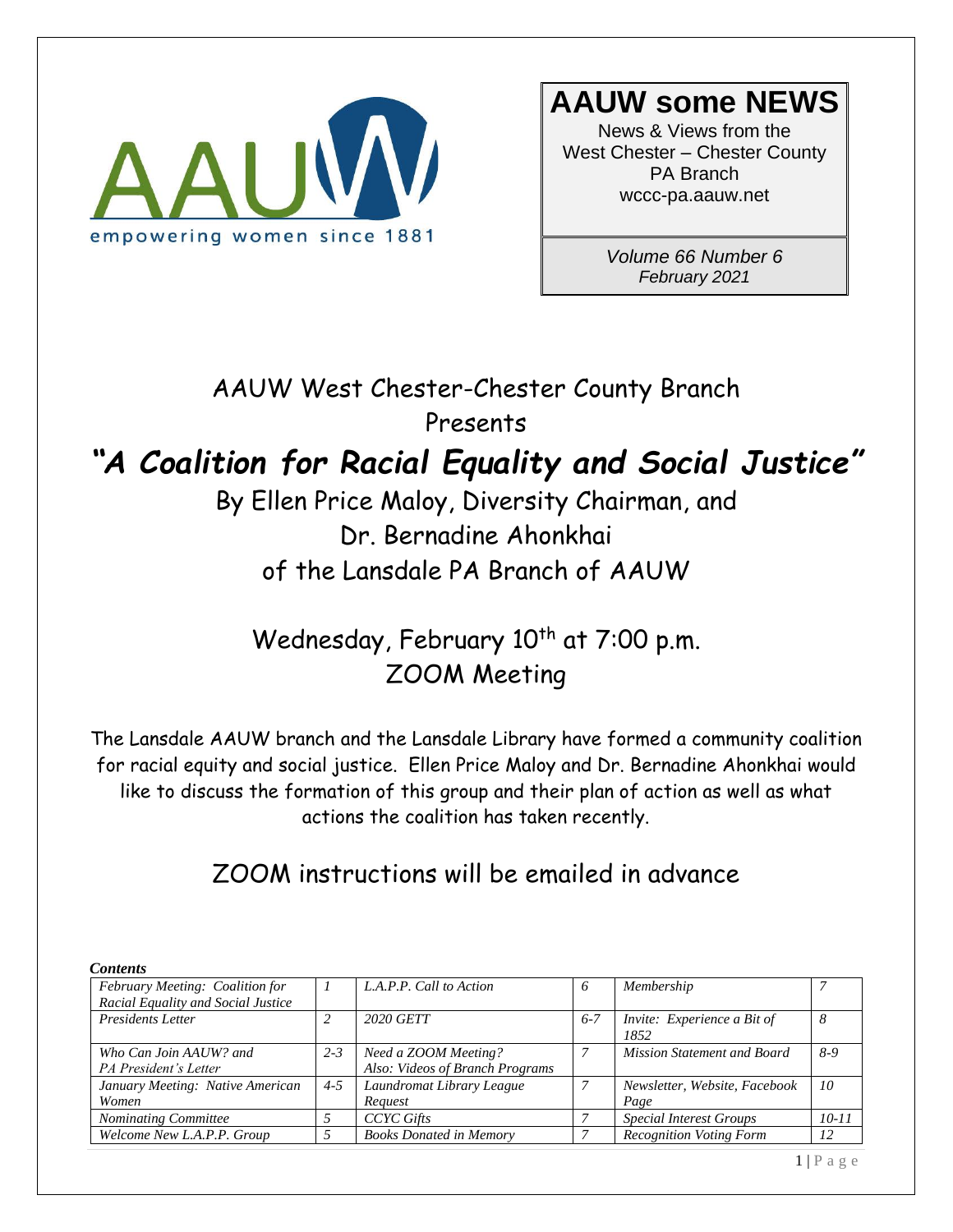## *Letter from the President*

*"Winter is a season of recovery and preparation."* 

Paul Theroux

As we await our vaccinations and plan for better days ahead, the words of Paul Theroux, travel writer and novelist, seem prophetic. I think it is safe to say that we are all pandemic-fatigued and anxious to get back to "normal." However, it will be some time before we can conduct our lives as usual; so, perhaps, we can be inspired by thinking of these dark winter days as a time to recover from the isolation of the past year and make plans for re-starting our lives as spring and summer roll in.

Because we are still practicing social distancing, it is likely that the remainder of this year's meetings will remain via ZOOM. We are holding out hope that perhaps we will be able to celebrate with an outdoor "banquet" in May or June. In the meantime, we are all becoming more facile in the use of virtual platforms, and the Board has been extremely supportive in assisting Anne and me as we continue to move our organization forward.

The generosity of our members in supporting our organizations has been absolutely phenomenal,

and we look forward to selecting next year's Gateway to Equity award in the near future. Please make a nomination if you know of an organization that you feel would be worthy of our support and consistent with our mission. We are also asking for nominations for our annual awards: Member Making a Difference, Outstanding Branch Member, and Peg Anderson award (**see the VOTING FORM at the end of this Newsletter** for details on how to nominate). We have so many dedicated members that it is wonderful to recognize their service.

Our branch meeting this month will be held on February 13<sup>th</sup> at 7:00 via ZOOM and our speakers will share the work of the Lansdale AAUW and the Lansdale Library is creating "A Coalition for Racial Equity and Social Justice". Please join us for this important presentation as it may inform future work of our branch.

We will continue to share vaccine updates as we hear of them and hope that we can all use this winter as a time to prepare for recovery of our lives as we knew them.

Stay well,

-- Janet Kane

# *Who can join AAUW?*

*-- Eva Kaufmann*

This is the question coming before our members this spring. The question is, should we eliminate the college degree requirement for membership? There are several reasons why it is coming up for a vote, and in my role on the PA Board of AAUW, I have gotten some new points of view, many of them surprising.

Here are some of the issues:

**1. AAUW needs to increase membership.** The average age of our members is currently 72. I actually think this is a great age! Nevertheless, we need to do more to attract younger women, and most of our efforts have proven generally

unsuccessful. Our branch is exceptional in that we have not only maintained our membership numbers, but have even increased them (well, before COVID). Other branches around the state are not so fortunate and are experiencing declining membership; a few are dying out. What can we do to make our organization attractive to younger women?

**2. We need to focus on our mission.** Our mission is to promote equity and provide opportunities for women and girls. This is really the essence of our existence, our *raison d'être*. In today's world, (continued on next page)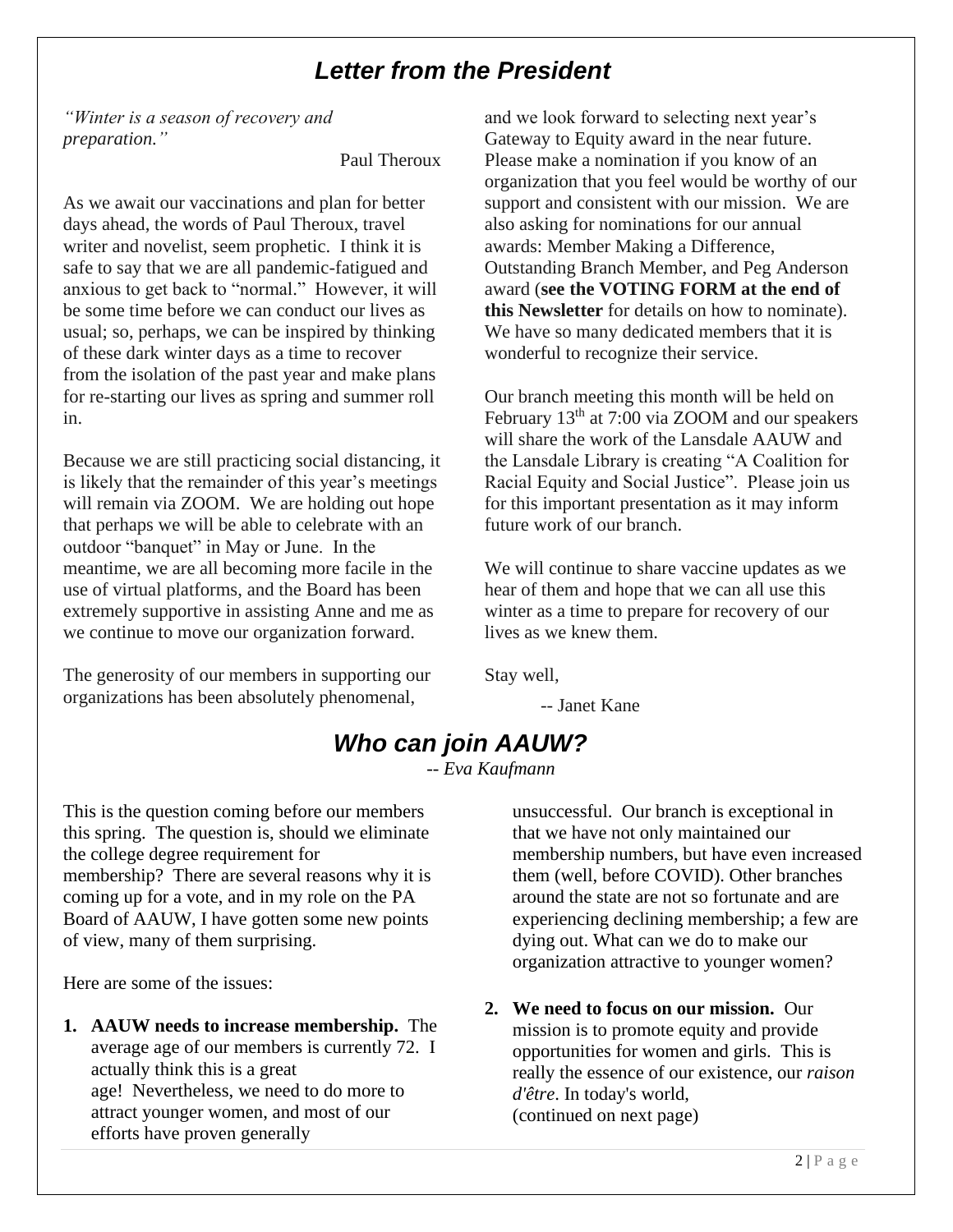#### **Who Can Join AAUW? (continued)**

college-educated women are breaking glass ceilings every day, although with a pay gap. While we recognize the need to help women who have not been as fortunate as we have been, we do not allow them to join our fight. For this reason we are seen as elitist by many younger women, both college-educated and those without a degree. They don't want to join this kind of group.

- **3. We need to expand our diversity.** Our new United States President is a great role model in choosing a diverse group to work with him in our government. We can't say that we want to include a diverse group of women who believe in our cause, but then discriminate against some of them, the ones who never finished college.
- **4. We need more funding from major foundations.** Many major foundations will no longer support organizations that have discriminatory membership policies, including ours. When funding dries up, dues increase, another unfortunate situation that we are facing. I am learning of drastic cuts that have already been made at the National office to balance the shrinking budget.

The most common rebuttal to this proposal is that AAUW actually includes "University Women" in our name. The response is that many organizations have developed, and the name changes with them. IHOP was "International House of Pancakes," but the company now uses just the initials, since they serve so much more than pancakes and breakfast food. The same for AT&T. Does it really matter that there is no more telegraph? There are numerous examples of similar name changes as companies change and grow over time.

In summary, the health of our organization is being tested. Do we want to be a group that focuses on special interests and social activities, or do we want to focus on our mission? Can we join with women from different educational backgrounds to achieve equity at all socioeconomic levels? If so, we need to think seriously

about our membership policies, and allow all likeminded women to join our cause.



### **AAUW Pennsylvania Statement supporting AAUW open membership January 2021**

*This statement is from Ann Pehle, President of AAUW-PA*

When AAUW was founded, there were few opportunities for women to have a voice. Often it fell on the shoulders of women who were fortunate enough to have the benefit of a college education to have an impact in their communities. Times change and so should AAUW. We witness women who support AAUW's equity mission making significant contributions and impacting their communities yet unable to obtain secondary degrees for social and economic reasons often related to gender inequality. Think of those performing essential jobs during this pandemic-- EMTs, LPNs, CNAs, phlebotomists, radiographic technicians, and grocery store and restaurant employees delivering your groceries and carryouts.

Many times, AAUW branches work in collaboration on AAUW mission-based projects with strong, committed, fierce allies in our communities yet can't extend an invitation for membership because they are not "qualified." This hypocrisy is embarrassing. We need to be an organization that, when we say we work for equity, means we offer membership equity, too. In many cases it is the women without degrees who face the most difficult obstacles to equity in our society. Opening our membership to women from all walks of life who are deeply committed to our cause will serve to strengthen our organization for the future.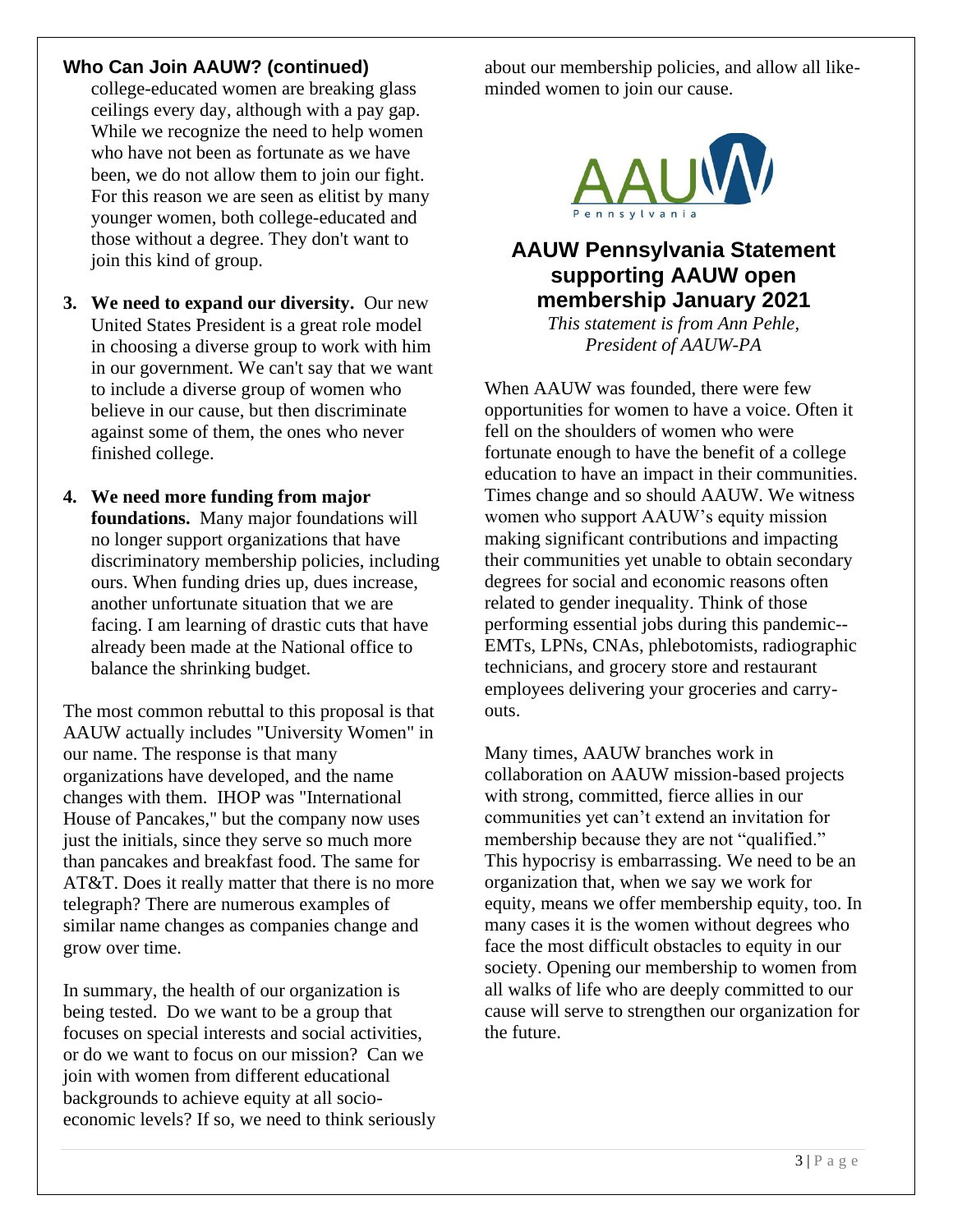### *A STIRRING PRESENTATION BY NATIVE AMERICAN WOMEN AT JANUARY MEETING*

#### *-- Jean Speiser*

The format of our January 2021 branch meeting's presentation was unusual. Instead of a lecture, we were treated to a three-way conversation among the two presenters and the facilitator, tonya thames taylor. Tonya described it as resembling a Terry Gross interview. The presenters, Chenae Bullock and Staysea Lee Hutchings-McCutcheon, are members of the Shinnecock tribe who are also Black. They talked about intersectionality – the idea that everyone has their own unique experiences of discrimination and oppression, and that in order to understand them it is necessary to consider everything that can marginalize people. Everything impacts everything else.



*Chenae Bullock (top) and Staysee Lee Hutchings-McCutcheon told a compelling and stirring story on Zoom to chapter members at the January meeting.*

Their tribe's reservation is situated along the southern fork of Long Island in the Hamptons. They have lived there for over 10,000 years (compare that to the Pilgrims who landed at Plymouth Rock in 1620) but have been struggling to keep their land. Starting in the late 1960's members of the tribe sought federal recognition, a process that was extremely time-consuming and degrading. It was not until 2010 that the tribe was finally recognized by the federal government.

Each person had to prove their right to be considered members of the tribe and that it deserved federal recognition in order allow their tribal laws to supersede those of the United States. It was extremely difficult because records were difficult to retrieve and family structure in this matriarchal society



*Chenae "Butterfly Woman" identifies herself as a "vessel for the re-creation of the world."*

is not necessarily based on blood relations. Thus DNA testing may not reveal the truth about who is related to whom and in what way. Not being recognized is tantamount to being told you are not who you say you are. People whose racial and societal identity fits into more than one pigeon hole struggle to hold onto the various components of their identity. The requirements were such that families were sometimes fractured.

Growing up on the reservation, it was often easier not to acknowledge their Shinnecock heritage because of the prejudice they encountered. They walked in two worlds as both Shinnecocks and as Blacks. "The ecosystem of oppression" required *(continued on next page)*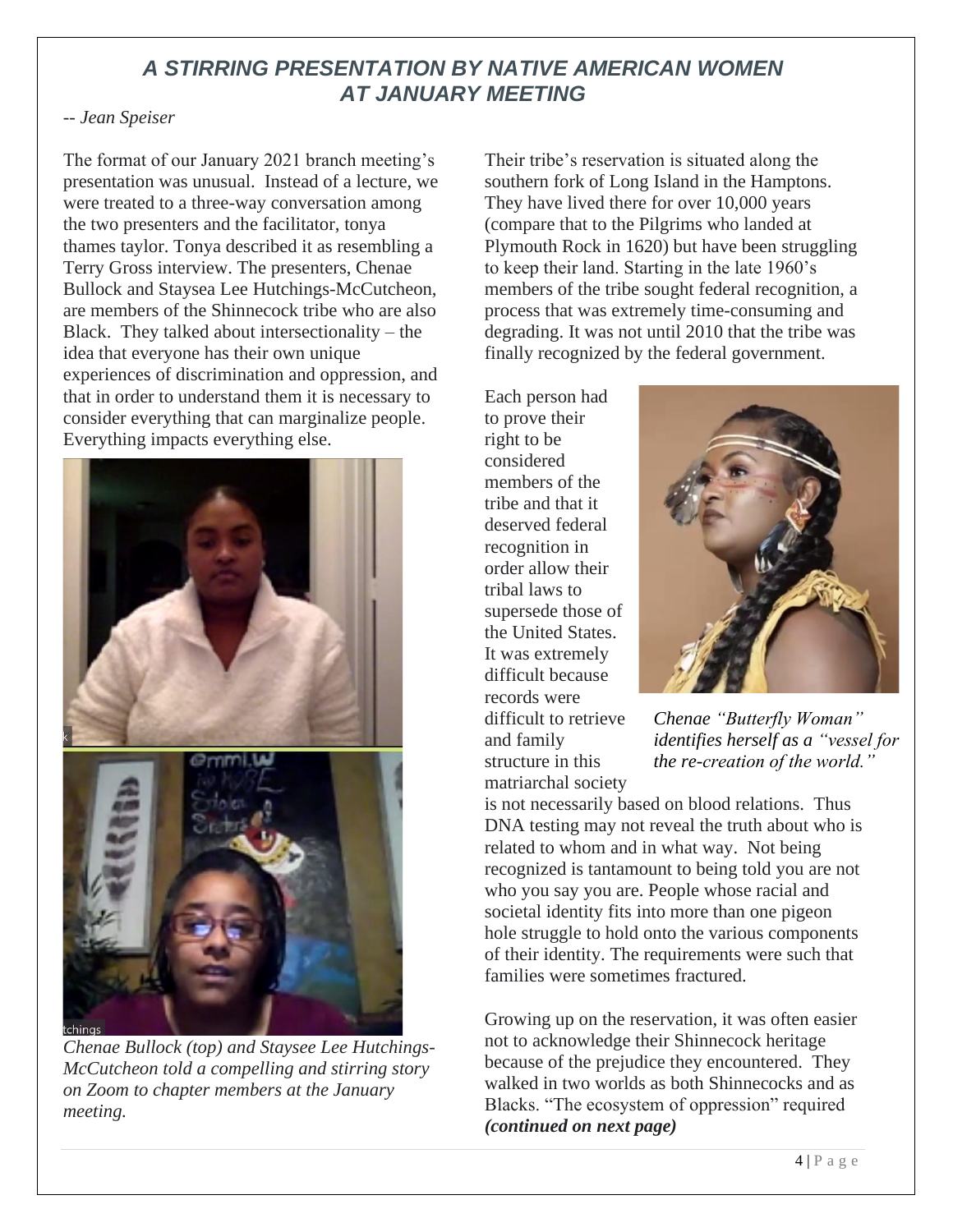#### *JANUARY MEETING (Continued)*

accommodation just to survive. Attending high school in the Hamptons was a particularly fraught experience for them.

Chenae "Butterfly Woman" Bullock identifies herself as "a vessel for the re-creation of the world." The important syllable in the phrase is "re." She talked in terms of reclaiming, resurging, and rehabilitating the world and that all of us, not just indigenous people, reap the benefits achieved. She also identified herself as a water protector and called rivers the "placenta of the earth." They fight for clean water but need help as they cannot do it alone.

**Chenae Bullock is the national organizer, CEO, and owner of Moskehtu Consulting. Staysee Lee Hutchings-McCutcheon is Shinnecock Senior Program's Professional Support Specialist and formerly served as the Shinnecock Tribal Enrollment Director and American Indian Community House' Labor's Workforce Investment.**

Both of them continue to work to support their cultural heritage and are now trying to reclaim the land that comprises the 80-acre Shinnecock Hills Golf Club.

Campaigns in Indian Country





*As the owner of Moskehtu Consulting, Chenae Bullock works with several campaigns for Native Americans.*

They discussed other issues as well, in particular that Native American women are 10 times more likely to be murdered than their sisters of other ethnicities. For more information on this topic, you can Google **Missing and Murdered Indigenous Women USA.**

### *NOMINATING COMMITTEE*

*-- Anne Anderko* 

We are excited to report that the nominating committee led by Fran Pierce met for their first meeting to begin the process of selecting officers for the 2021-2022 fiscal year starting on July 1, 2021. We have a number of open officer positions to be filled, and it is our hope that when called, you will step up and accept the nomination. Starting in February, the committee will be reaching out to members that they feel are ready to lead and assume the duties of a branch officer. If you interested in an officer position, we urge you to contact Fran Pierce at franpierce@verizon.net with any questions. With your help, we will continue to make a difference for the women and girls we represent.

### *WELCOME 2021 L.A.P.P. TEAM*

*-- Deb Liczwek* As noted in the January newsletter, our branch introduced a newly formed L.A.P.P. -- Legislative And Public Policy -- team. As all politics are local, our work will focus on statewide issues in the hope of bringing about change. The team has chosen a **Focus on Fairness in Pennsylvania**: Fair Districts in PA and Fair Funding for PA Public Education.

Both issues impact all of us in different ways. Legislative procedural control can be used to carve voting districts that are not truly representative of the broader state constituents. Unfair funding of public education not only robs children of a proper education, it impacts property values and ultimately affects the economy. The mission of the team is to educate members on the impact of each issue and provide members with a path to voice an opinion with their legislators. The LAPP members include:

- Sarah Caspar
- Marie Knox
- Barbara Lathroum
- Deb Liczwek
- Victoria Neely
- Donna Pyne
- Jean Speiser

Feel free to connect to any one of us for more details.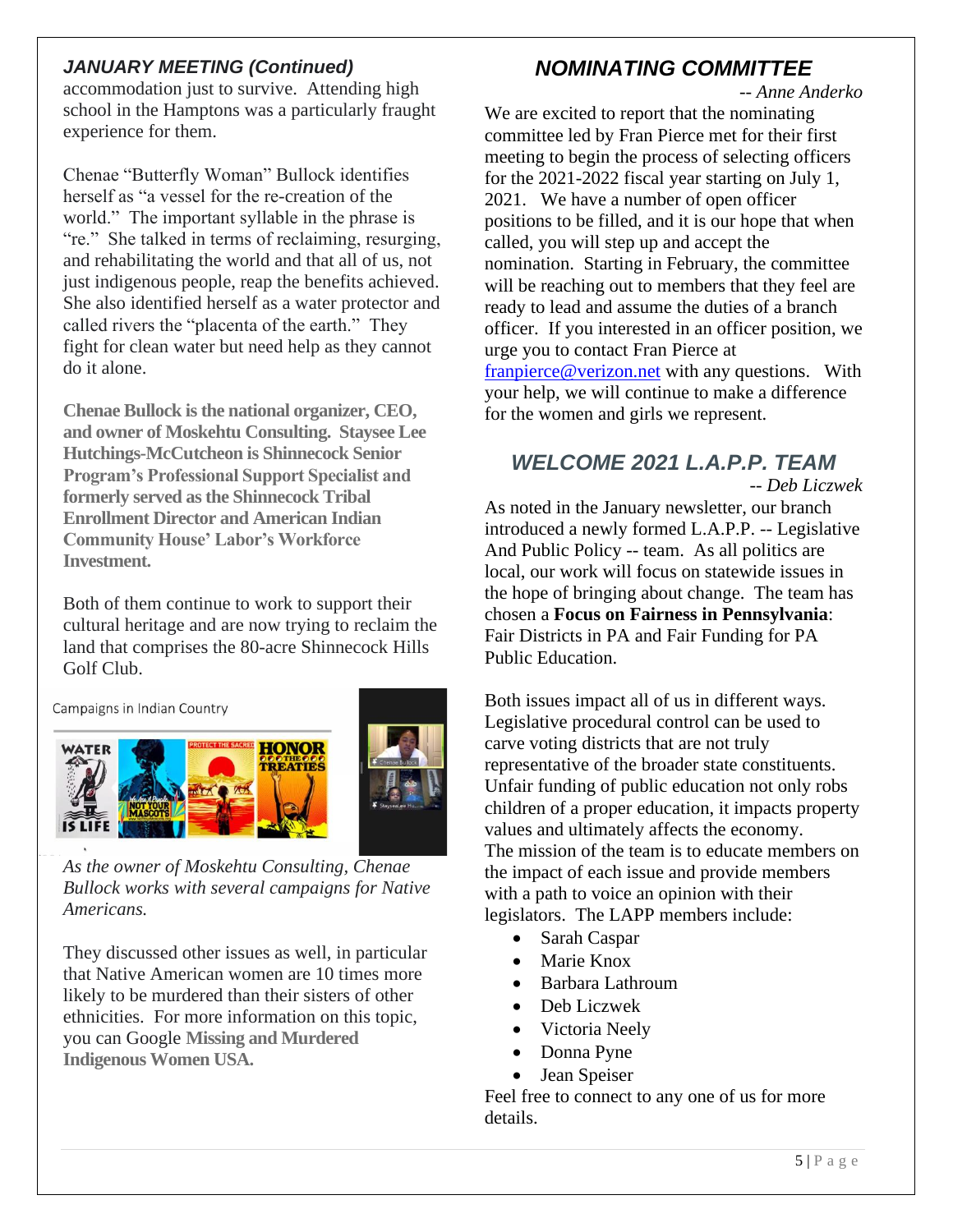### *L.A.P.P. CALL TO ACTION: Say NO to Judicial Gerrymandering*

*-- Barbara Lathroum*

Some legislators in the PA legislature want to pass a constitutional amendment that would effectively gerrymander our courts. This amendment would require PA's statewide judges to run for election in regional districts drawn by legislators. This would upset the separation of powers by giving legislators the power to create districts that result in more judges for their own party.

The behind-the-scenes plan is to push through this bill quickly, with votes in the House before the end of January and in the Senate in early February. This is without public hearings, without expert testimony,

without any hint of due diligence or transparent response to concerns or objections.

House Bill 38 is exactly the opposite of what PA voters asked for. PA citizens have demonstrated significant support for an independent citizens' redistricting commission. Bills to amend the constitution to accomplish that never got a vote. HB 38 has no documented public support yet is moved quickly through the PA legislature. PA voters want to know WHY!

Write your state representatives to vote "NO" on Houser Bill 38.

For more information, refer to the Fair Districts PA website: fairdistrictspa.com.

# **2020 GETT – Girls Exploring Tomorrow's Technology**



*-- Deb Liczwek and Mary Smith* The challenging year did not stop GETT! Although late, the event went on virtually and our branch participated! Dr. Amita Mohan, a National AAUW member and a plant biologist based at University of Pennsylvania and Temple University, worked with local member Deb Liczwek, retired DuPont chemist and manager, to connect the girls with the basis of life – DNA. We explained what DNA is and talked about the fact that small

changes in DNA encoding genes – defined by specific ordering of base-pairs – determine our unique traits.

Amita led them through the steps of extracting DNA from strawberries, which are octoploid – they have 8 strands of DNA compared to two strands we have. This makes it much easier to extract and see the DNA.



Finally, we personalized the experiment by asking them to view themselves in a mirror to identify certain DNA determined traits: hair

type, and color, eye color, freckling of skin, ear lobe type, ability to tongue roll, and ability to taste bitter. Then we asked that they talk to their family – grandparents, parents, aunts, and uncles – about their traits. We asked which family traits they shared? Were they the same or different? We suggested they map them on a family tree. This is a nice way to connect and engage family members virtually!

**NOTE: The video was shown at the January 13 meeting. You can watch it also at: https://www.youtube.com/watch?v=sm2lmXw OS98&feature=youtu.be**

Girls Exploring Tomorrow's Technology (GETT) is usually an annual event in the spring for girls in grades 5-10 and their parents to learn about career opportunities in a broad scope of STEM related industries. The program is filled with exciting, enlightening and experiential activities led by successful women in STEM fields. Due to the pandemic we re-engineered GETT into a 20th anniversary video series that launched in early November 2020 with the opening ceremony, followed by a weekly video or livestream with hands-on STEM activities from our Expo organizations. This programming will run through the school year, so instead of one day, it will take place over 8 months! *(Continued on next page)*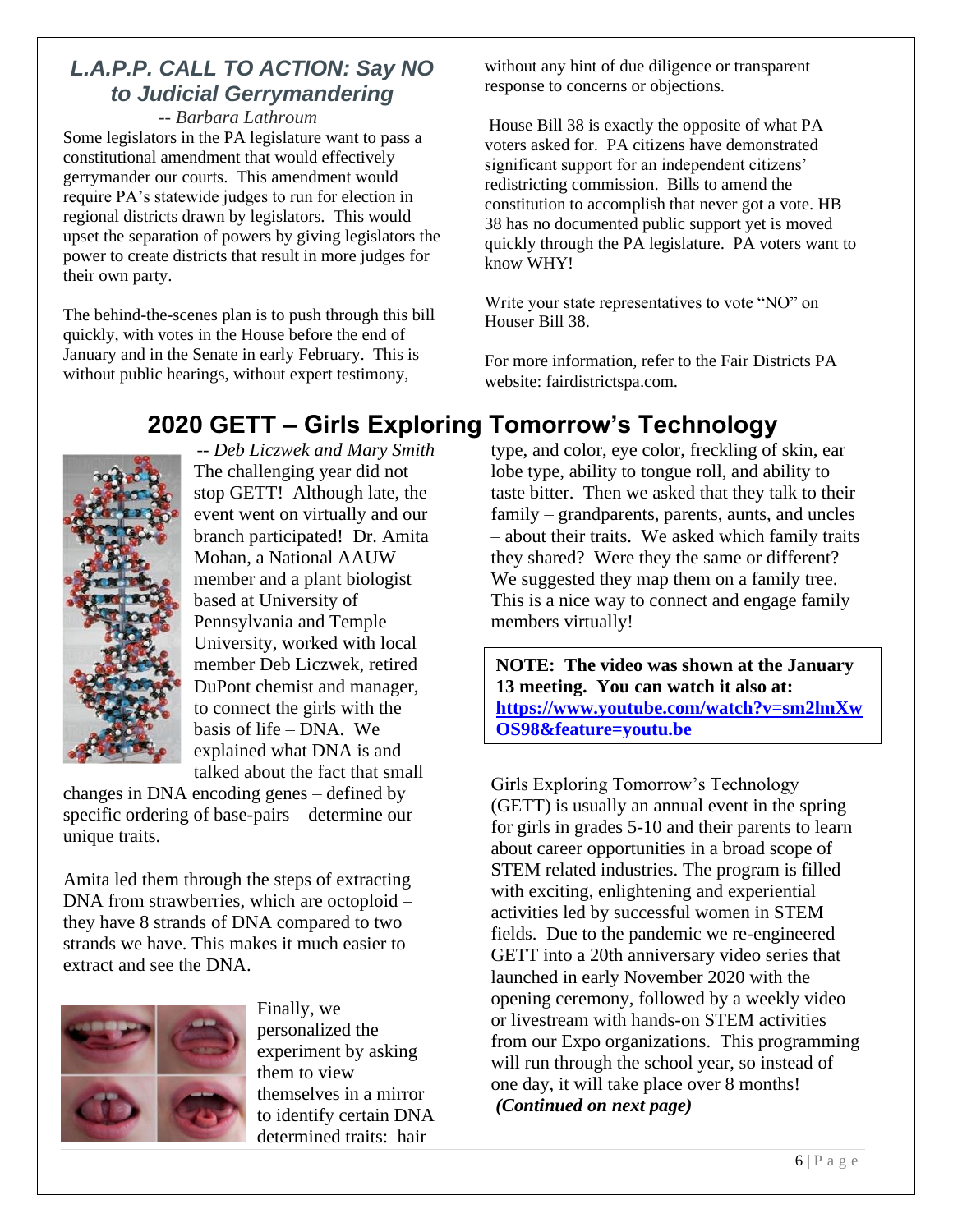## **GETT (Continued)**

Our AAUW branch has been involved for all 20 years of GETT and we are still going as GETT has grown from 50 girls to over 900 in 2019. Many current and past members have been involved in many different aspects. Even some husbands got in on the fun. AAUW's study in 1998, Tech Savvy, played a major part in establishing GETT; Mary Smith reports she believes you can download it from the AAUW.org website. If not, she can loan you her copy.

Mary Smith, a member of our AAUW branch, has been a GETT committee member for 20 years. She reports GETT began in Chester County, Pennsylvania in 2001 as a response to the under-representation of young women in the computer and information technology fields. Since that time, GETT has expanded its geographical footprint to include students from all around Southeastern Pennsylvania and now showcases the fields of Science, Technology, Engineering and Math (STEM).

GETT is an initiative of the Innovative Technology Action Group (ITAG), a program under the Chester County Economic Development Council, and is driven by the volunteer efforts of numerous public, private, and educational organizations, along with public and private investments.

# *Zoom News – Need a Meeting?*

Zoom coordinator Sandy Alexander is busy hosting many meetings for our branch. In addition to the monthly branch meetings, the Board, Lit I, II and III, the Stitchers, L.A.P.P. and Tutors are all meeting on Zoom. If your committee or SIG needs to meet on Zoom, please involve Sandy when selecting a day and time. One week notice is appreciated; emergency situations will be accommodated if possible.

# *Videos of Branch Programs Available to Stream*

Did a schedule conflict or technological problem keep you from attending a branch program? You can stream recordings of the programs from our website – it's as easy as streaming on Netflix or Hulu! Here are the four easy steps to do it.

1. Just visit wccc-pa.aauw.net and click on **Members Only** under **About Us**.



- 2. To protect everyone's privacy, you will need to enter the password that is on the inside cover of your Handbook.
- 3. Click on the date of the program you wish to view and type the password on the inside cover of your Handbook one more time before clicking on **Submit**.
- 4. Then just click on the picture to start the video.

Don't miss out on seeing the excitement of one of the girls in the **GirlGov** progam (October 14), learning about **Sheriff Fredda Maddox** and her experience as a woman of color in law enforcement, or hearing **Sinnecock Staysea Hutchings-McCutcheon** and **Chenae Bullock** discuss reservation life and the issues faced by Native American Women (November 11). Future programs will be posted the day after the meeting.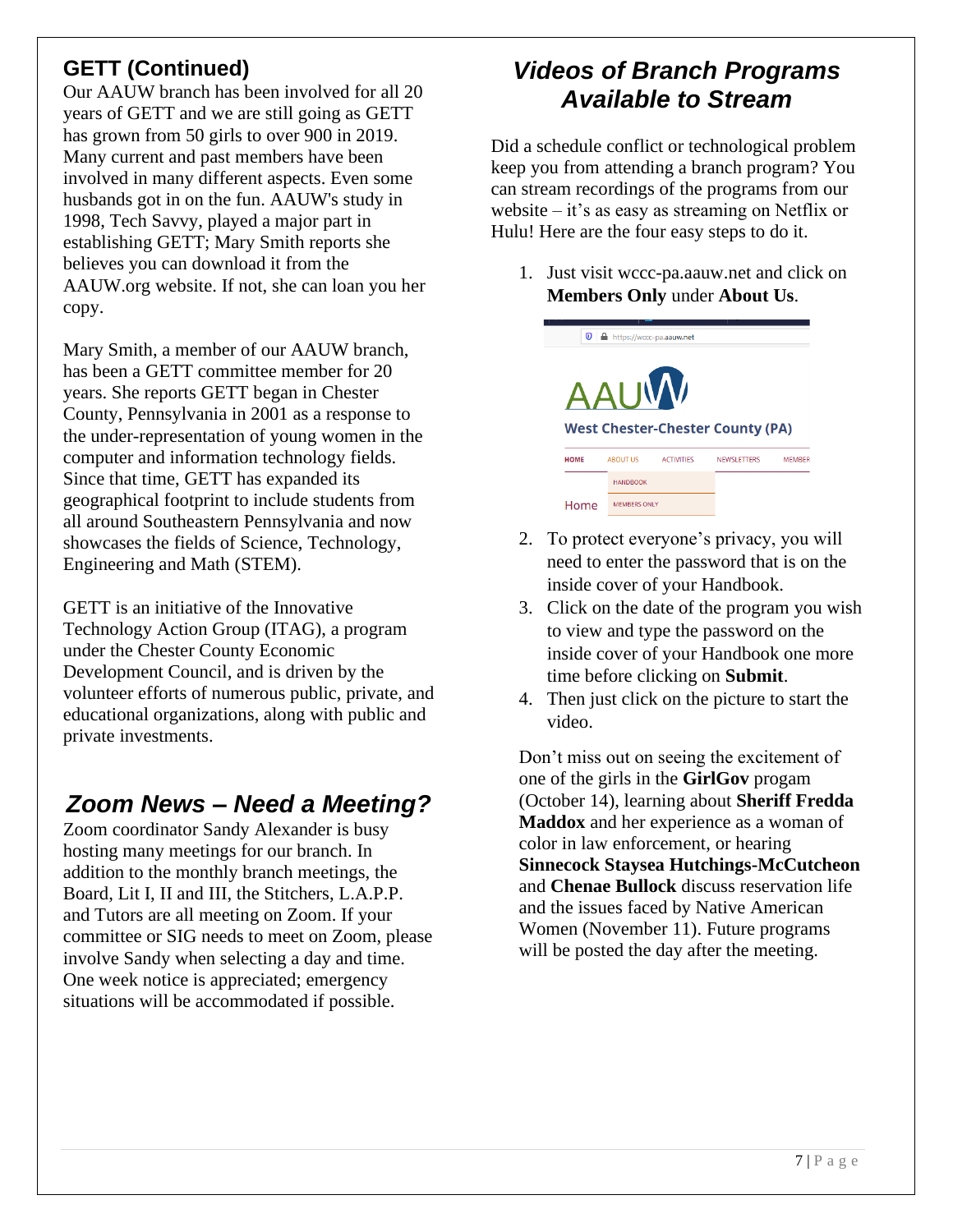#### *Laundromat Library League Request*

The Laundromat Library League (the LLL) is in need of an attorney or CPA who could help the organization with two tasks:

1. Since its incorporation, the LLL must file a simple tax form that has been done in the past by a CPA in its network. Unfortunately, that person passed away last year. Since the LLL's annual revenue is below \$10,000, the tax form is just a postcard.

2. There is one local grant program for which the LLL would like to apply. Along with the application, the LLL must submit a letter signed by a lawyer or a CPA that states that the LLL's finances have been examined and comply with Pennsylvania law. An LLL board member can offer a sample letter.

#### Please contact Peggy Staarman

(peggstaar@verizon.net) or Arlene Rengert (arengert@gmail.com) if you can assist the LLL with some minimal but important work for the LLL. Either of us would be happy to answer any questions you might have. Thank you so very much for your consideration.

#### *Chester County Youth Center Gifts*

*-- Nancy Dore*

The week before Christmas I delivered an SUV load of gifts to the Chester County Youth Center. This was made possible by the generous donations from 30 people from AAUW and Friends of Fran Pierce. Each girl received a large tote bag that contained over 20 items. Additionally there were two tote bags filled with games, puzzles, batteries, and hair care tools, and each girl received several gift cards. This year, with outside contact so restricted, the gifts were especially appreciated.

*Kind words can be short and easy to speak, but their echoes are truly endless.* -- Mother Teresa

# *MEMBERSHIP*

*-- Patricia Schultz & Susan Skiles* We are focusing on RETENTION this year but are always eager to add new members! The fee for new members is \$55.50. A great deal! We hope that EACH OF YOU will talk to your friends about our branch and send us their contact information so we can speak to them directly.

Patricia:610-436-9752 pls@patriciaschultz.com Susan: 610-431-4278 whimziecieux@gmail.com



#### **Books Donated in Memory of Members**

*-- Cathy Palmquist*

Two books have been selected for donation to the Chester County Library in memory of Rachel Mullin and Marian Stevenson. With input from their families, we are donating *Quiet Mind – One Minute Mindfulness* by David Kundtz, which offers chapters such as Busy Days, Making Room for Life, and Remembering to Take Time, in memory of Marian. *Run to Win: Lessons in Leadership for Women Changing the World*, by Stephanie Schriock, president of EMILY's List, and Christina Reynolds, with a foreword by Kamala Harris, is being donated in Rachel's memory.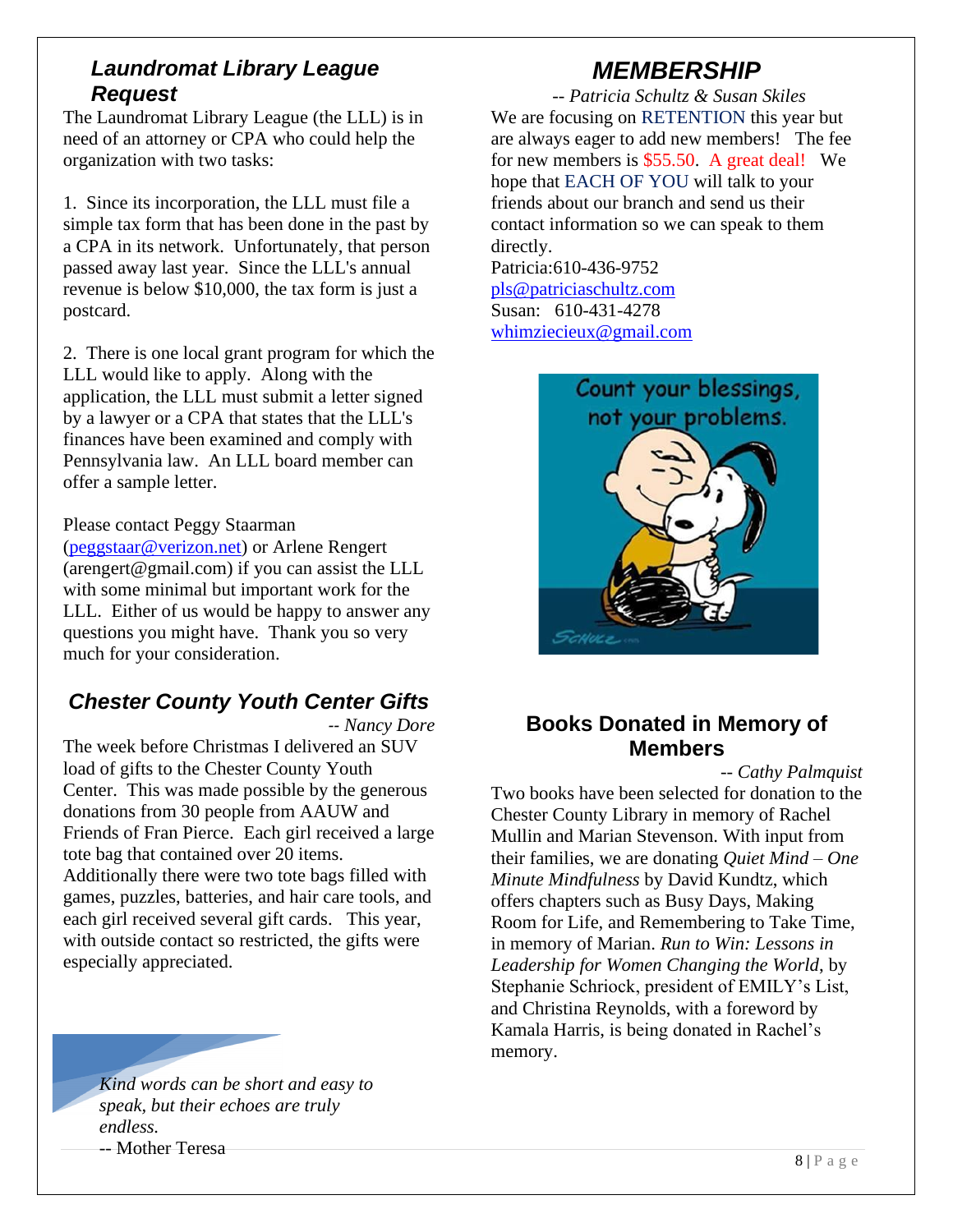### *Member News and Notes*

#### **COME, EXPERIENCE A BIT OF 1852! AAUW Members Invited**



*-- Arlene Rengert* In 1848 the first national women's rights convention took place in Seneca Falls, New York. Other national conventions followed, and several states also held women's rights conventions. The first one in

Pennsylvania was in 1852—in West Chester. The historic building that held it still stands, as announced by the historic marker in front of it.

The proceedings of that conference reside in the Library of Congress and have been the subject of several books. In the 1970's two members of the Theater faculty of what is now West Chester University, Bill Morehouse and Saundra Hall, adapted words used in that conference to create a "reader's script" that was performed by faculty on the main campus stage. It was performed at the university at least one other time in the decades that ensued, but otherwise the

manuscript gathered dust in library archives and occasional faculty attics.

This year, spurred by the well-publicized anniversary of women's suffrage, a group of residents at the Kendal retirement community in Kennett Square are offering a Zoom performance of the script this **February 23**. The cast of 11, directed by Larry Kirwin, don light period costuming and share the words and sentiments that capture the essence of the 2-day conference that took place in downtown West Chester on June 2-3, 1852. Peggy Draegert, as Lucretia Mott, convenes the conference. Original costuming typical of the period was designed and sewn by Susan Beach and is modeled by Susan Slaninka who reads as Mariana Johnson. AAUW member Arlene Rengert is Producer of the event.

**Any AAUW member that wishes to join the Zoom audience is most welcome, but you need to register the email address and screen name you will use in advance** so the Kendal Zoom Master will know to grant admission to the Zoom room. Those that register will be emailed the Zoom invitation close to the date. Registrations must be received by Saturday February 20; To register, send email and screen name you will use to kendal1852women@gmail.com.

#### *AAUW Mission Statement: To advance gender equity for women and girls through research, education, and advocacy. Our Chapter – 2020-2021:*

| Toni Gorkin       | <b>Newsletter Editor</b>   |                     | Barbara Lathroum Co-Vice President for Program |
|-------------------|----------------------------|---------------------|------------------------------------------------|
| 610-363-7627      | tgorkin@comcast.net        | 610-321-9783        | blathroum@gmail.com                            |
| Newsletter email  | tgorkin@comcast.net        | Jean Speiser        | Co-Vice President for Program                  |
| Anne Anderko      | <b>Branch Co-President</b> | 610-738-3363        | jeansp@gmail.com                               |
| 484-885-4943      | ananderko@msn.com          |                     |                                                |
|                   |                            | Patricia Schultz    | <b>Membership Co-Vice President</b>            |
| <b>Janet Kane</b> | <b>Branch Co-President</b> | 610-436-9752        | pls@patriciaschultz.com                        |
| 610-399-1149      | jfentonkane@gmail.com      | <b>Susan Skiles</b> | Membership Co-Vice President                   |
|                   |                            | 610-431-4278        | whimziecieux@gmail.com                         |
|                   |                            |                     |                                                |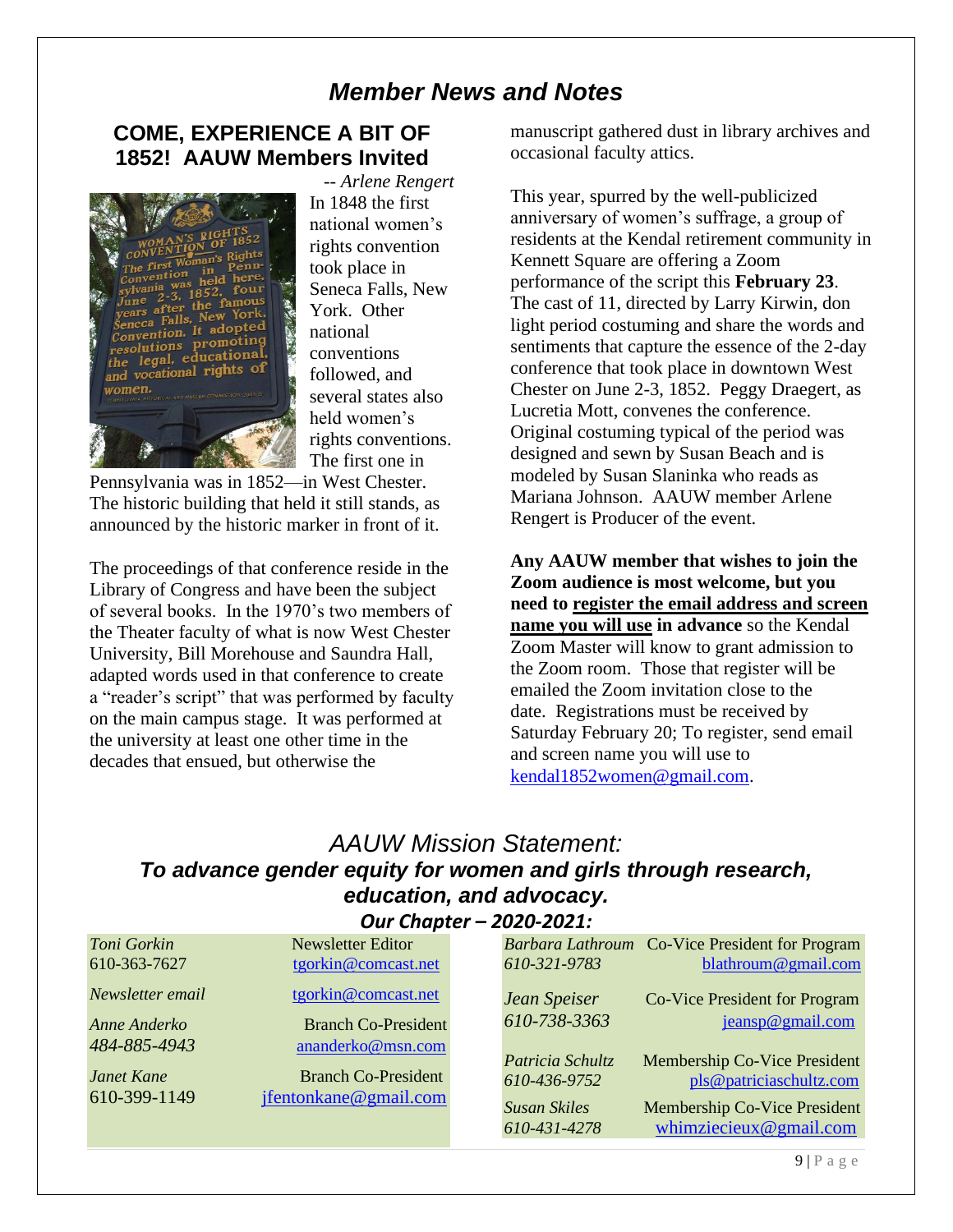| Diane Dougherty       | <b>Recording Secretary</b>     |
|-----------------------|--------------------------------|
| 610-363-9399          | joedidoc@gmail.com             |
|                       |                                |
| Carol Haaf            | <b>Corresponding Secretary</b> |
| 610-299-8801          | carolahaaf@verizon.net         |
|                       |                                |
| <b>Susan DeGeorge</b> | <b>Financial Officer</b>       |
|                       | suzydegeorge@yahoo.com         |
| <b>Branch Website</b> | wccc-pa.aauw.net               |

#### *Newsletter*

The newsletter is published by the first of each month except for the summer months. The **deadline for submissions is the 10th of the month** to ensure the issue can be distributed on the first of the next month. Please send emails to tgorkin@comcast.net. Thank you to everyone who contributes to these issues; it can't be done without you! – *Toni Gorkin*

## *Facebook Page*

Don't forget to check our Facebook Page. It's **AAUW Chester County PA**. Thank you to Alice Lenthe for running it.

### *Website*

Check it out at wccc-pa.aauw.net. Also, a reminder: The website and Facebook page are most effective if they have up-to-date information. It is our public face. If you are sending Toni Gorkin pictures for the newsletter, make sure to copy them to Sandy Alexander at frau.salexander@gmail.com and Alice Lenthe at alicelenthe@gmail.com. Sometimes a picture is worth a thousand words!

# **Special Interest Groups**

**Note: Because of the Covid-19 Coronavirus Stay-at-Home/Safe Distancing orders, meetings have been cancelled, but some groups are using virtual meeting options.** 

### **Women's Social Bridge**

To have your name added to the e-mail list,



contact Sandy Alexander at frau.salexander@gmail.com . The social bridge group is meeting virtually until further notice.

### **Couples Bridge**

A chair is needed. Please contact one of the presidents if interested.

### **Mah Jongg**

Contact is Kim Glavin at kimglavin@comcast.net

### **FIG (Food Interest Group)**

On hiatus until further notice. Contact: Donna Eaves, FIG chair, at 610-692-5277 or deaves@live.com.

#### **Book Groups:**

*AAUW branches are known for their book groups, and membership in a group often encourages continuing membership. The West Chester-Chester County Branch currently has three book discussion groups meeting in the day and one in the evening at different times of the month.* 

## **LIT I: Daytime Literature Group**

Fiction & Nonfiction Lit I Book Group meets at 1:00 pm on the third Monday of the month. Lit I is using Zoom for virtual meetings. The schedule of books is posted on the chapter webpage. Contact: Janet Kane: jfentonkane@gmail.com or 610-399-1149. The group will discuss *The Only Woman in the Room*, by Marie Benedict, on February 15.

### **LIT II: Evening Literature Fiction & Nonfiction Book Group**

We meet on the third Wednesday of the month at 7:30 p.m. Right now we are meeting virtually; contact Jean Speiser (JeanSp@Gmail.com) for the Zoom link. The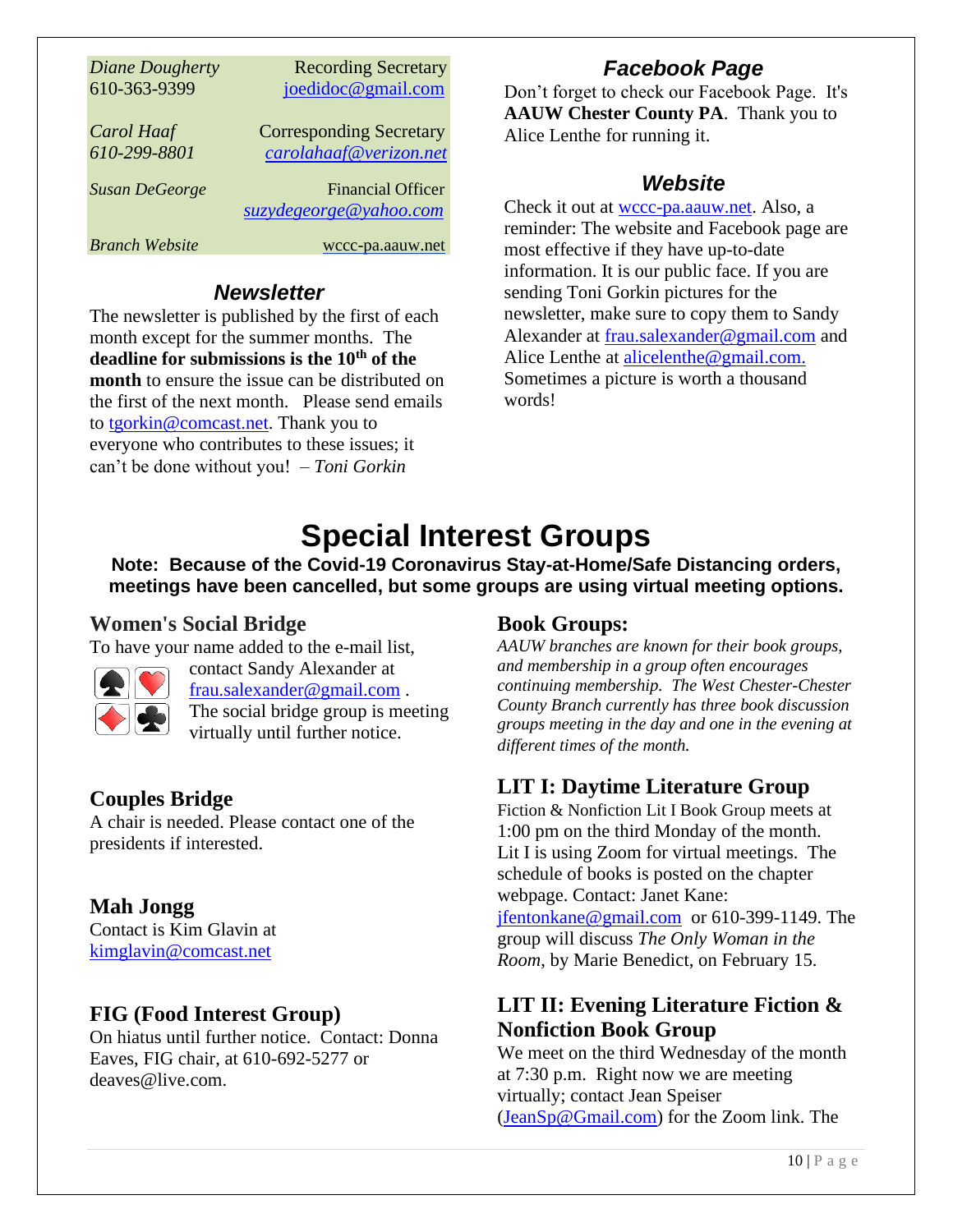group will discuss *Circe* by Madeline Miller on February 17.

#### **LIT III: Daytime Fiction & Nonfiction Book Group**

This group meets on the first Tuesday of each month. The schedule is also posted on the chapter internet page. Contact: Carol Haaf 610- 793-5086 or carolahaaf@verizon.net.

The group will discuss *The Book Woman of Troublesome Creek* on February 2.

#### **TIG (Travel Interest Group)**

The Travel Interest Group is on virtual only hiatus until conditions improve. Contacts are: Sandy Alexander (frau.salexander@gmail.com), Mary Marco (Mary.m.marco@gmail.com), or Jane McDowell (jlmcdowell@gmail.com).

#### **Virtual Escapes**

As winter approaches, you may be looking for a virtual escape from the confines of your home. Check out this link

(https://www.wildjunket.com/armchair-travelhow-to-travel-without-leaving-home/) for 45 fun ideas for how to "travel" without leaving home. Tour a museum, visit a UNESCO site, take a digital hike in a National Park, read travelrelated books or blogs, learn a new language, watch travel-related shows on Netflix and more!

#### **Walkers Group**

The group is not meeting as a group for now, but Walkers are encouraged to walk on their own and use safe distancing practices. Contact: Phyllis Dunn at *dunn.phyllis@gmail.com*

#### **Stitchers Group HAPPY 2021!**

Patricia Schultz will send reminders each week. At present Stitchers are meeting every Thursday from 10:00 a.m. to noon beginning: 1/21/21. Please mark your calendars and join us for creative stitching & interesting conversations! Contact Patricia to be added to the mailing list. pls@patriciaschultz.com

*We will raise this wounded world into a wondrous one... There is always light, if only we're brave enough to see it. If only we're brave enough to be it.* Amanda Gorman National Youth Poet Laureate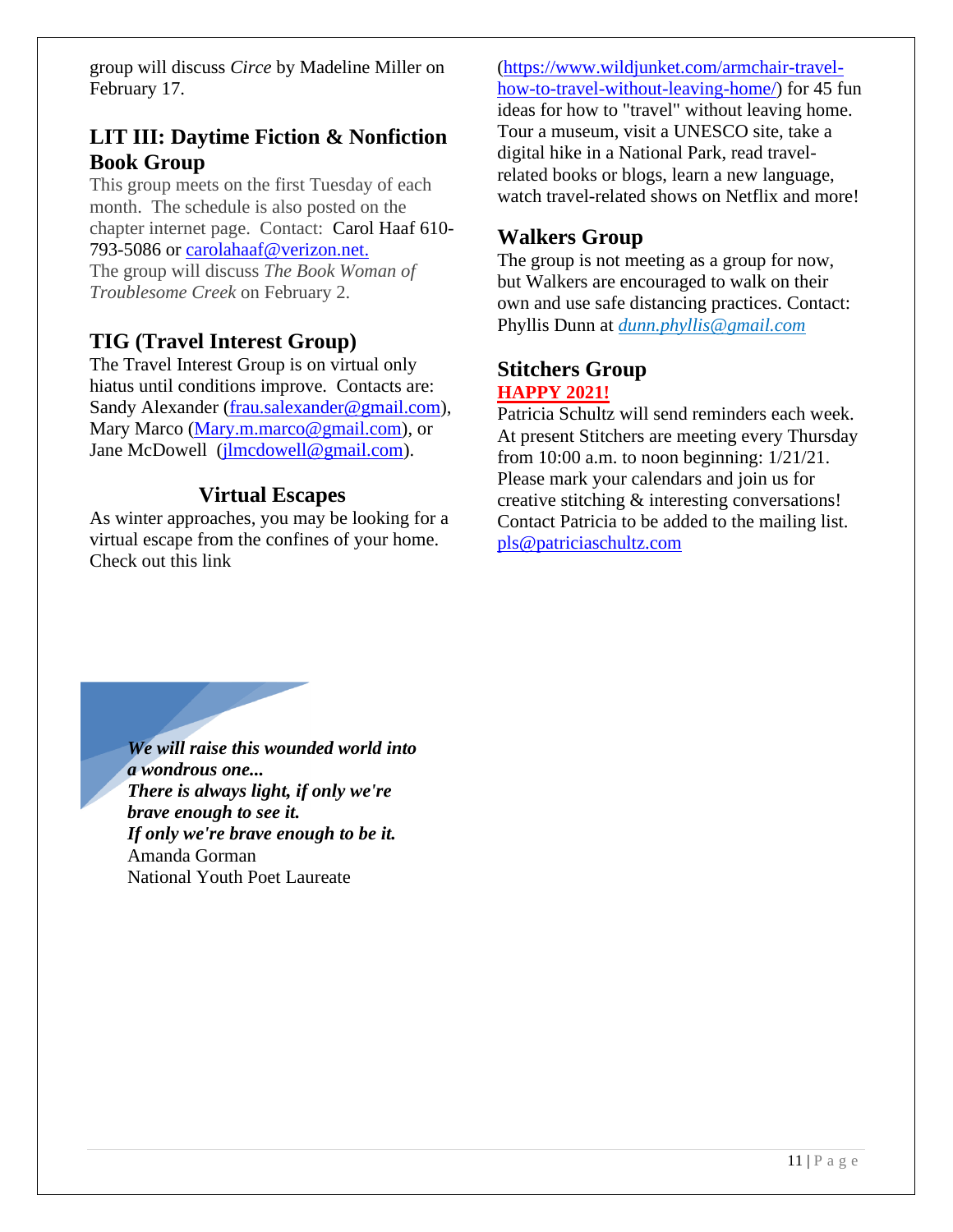#### **MEMBERS - IT'S TIME TO VOTE!**

It's that time again! We have listed the 2020 recipient for reference. All of the previous winners are listed in your handbook on pages 22 and 23. Carol Haaf will send out this form in an email. Click "reply" and provide a nomination for each award. **Please e-mail your votes to Carol Haaf, carolhaaf@verizon.net and return by February 28!**

- 1. Member Making a Difference Granted in recognition of recent-term contributions by an unsung member who exemplifies the spirit of AAUW. (2020 recipient: Trish Alfano)
- 2. Outstanding Branch Member Awarded to a member for meritorious service to the branch and the community over multiple years. (2020 recipient: Eva Kaufmann)

\_\_\_\_\_\_\_\_\_\_\_\_\_\_\_\_\_\_\_\_\_\_\_\_\_\_\_\_\_\_\_\_\_\_\_\_\_\_\_\_\_\_\_\_\_\_\_\_\_\_\_\_\_\_\_\_\_\_\_\_\_\_\_\_\_\_\_\_\_\_\_\_\_\_\_\_\_\_\_\_\_\_\_\_\_\_\_\_\_\_\_\_\_\_\_

3. Peg Anderson Award Recognizes a long-standing member who has served in many capacities over the years and who continues to work in the background to inspire and support those who are now leaders and members. (2020 recipient: Mimi Jones)

\_\_\_\_\_\_\_\_\_\_\_\_\_\_\_\_\_\_\_\_\_\_\_\_\_\_\_\_\_\_\_\_\_\_\_\_\_\_\_\_\_\_\_\_\_\_\_\_\_\_\_\_\_\_\_\_\_\_\_\_\_\_\_\_\_\_\_\_\_\_\_\_\_\_\_\_\_\_\_\_\_\_\_\_\_\_\_\_\_\_\_\_\_\_\_\_

4. Gateway to Equity Award The award honors an individual, group, or organization that has shown by action and philosophy the promotion of the AAUW mission to advance equity for women and girls through advocacy, education and research. (2020 recipient: West Chester University Resource Pantry)

\_\_\_\_\_\_\_\_\_\_\_\_\_\_\_\_\_\_\_\_\_\_\_\_\_\_\_\_\_\_\_\_\_\_\_\_\_\_\_\_\_\_\_\_\_\_\_\_\_\_\_\_\_\_\_\_\_\_\_\_\_\_\_\_\_\_\_\_\_\_\_\_\_\_\_\_\_\_\_\_\_\_\_\_\_\_\_\_\_\_\_\_\_\_\_\_

\_\_\_\_\_\_\_\_\_\_\_\_\_\_\_\_\_\_\_\_\_\_\_\_\_\_\_\_\_\_\_\_\_\_\_\_\_\_\_\_\_\_\_\_\_\_\_\_\_\_\_\_\_\_\_\_\_\_\_\_\_\_\_\_\_\_\_\_\_\_\_\_\_\_\_\_\_\_\_\_\_\_\_\_\_\_\_\_\_\_\_\_\_\_\_\_

\_\_\_\_\_\_\_\_\_\_\_\_\_\_\_\_\_\_\_\_\_\_\_\_\_\_\_\_\_\_\_\_\_\_\_\_\_\_\_\_\_\_\_\_\_\_\_\_\_\_\_\_\_\_\_\_\_\_\_\_\_\_\_\_\_\_\_\_\_\_\_\_\_\_\_\_\_\_\_\_\_\_\_\_\_\_\_\_\_\_\_\_\_\_\_\_

\_\_\_\_\_\_\_\_\_\_\_\_\_\_\_\_\_\_\_\_\_\_\_\_\_\_\_\_\_\_\_\_\_\_\_\_\_\_\_\_\_\_\_\_\_\_\_\_\_\_\_\_\_\_\_\_\_\_\_\_\_\_\_\_\_\_\_\_\_\_\_\_\_\_\_\_\_\_\_\_\_\_\_\_\_\_\_\_\_\_\_\_\_\_\_\_

\_\_\_\_\_\_\_\_\_\_\_\_\_\_\_\_\_\_\_\_\_\_\_\_\_\_\_\_\_\_\_\_\_\_\_\_\_\_\_\_\_\_\_\_\_\_\_\_\_\_\_\_\_\_\_\_\_\_\_\_\_\_\_\_\_\_\_\_\_\_\_\_\_\_\_\_\_\_\_\_\_\_\_\_\_\_\_\_\_\_\_\_\_\_\_\_

\_\_\_\_\_\_\_\_\_\_\_\_\_\_\_\_\_\_\_\_\_\_\_\_\_\_\_\_\_\_\_\_\_\_\_\_\_\_\_\_\_\_\_\_\_\_\_\_\_\_\_\_\_\_\_\_\_\_\_\_\_\_\_\_\_\_\_\_\_\_\_\_\_\_\_\_\_\_\_\_\_\_\_\_\_\_\_\_\_\_\_\_\_\_\_\_

Briefly explain the mission of this nominee:

Website: